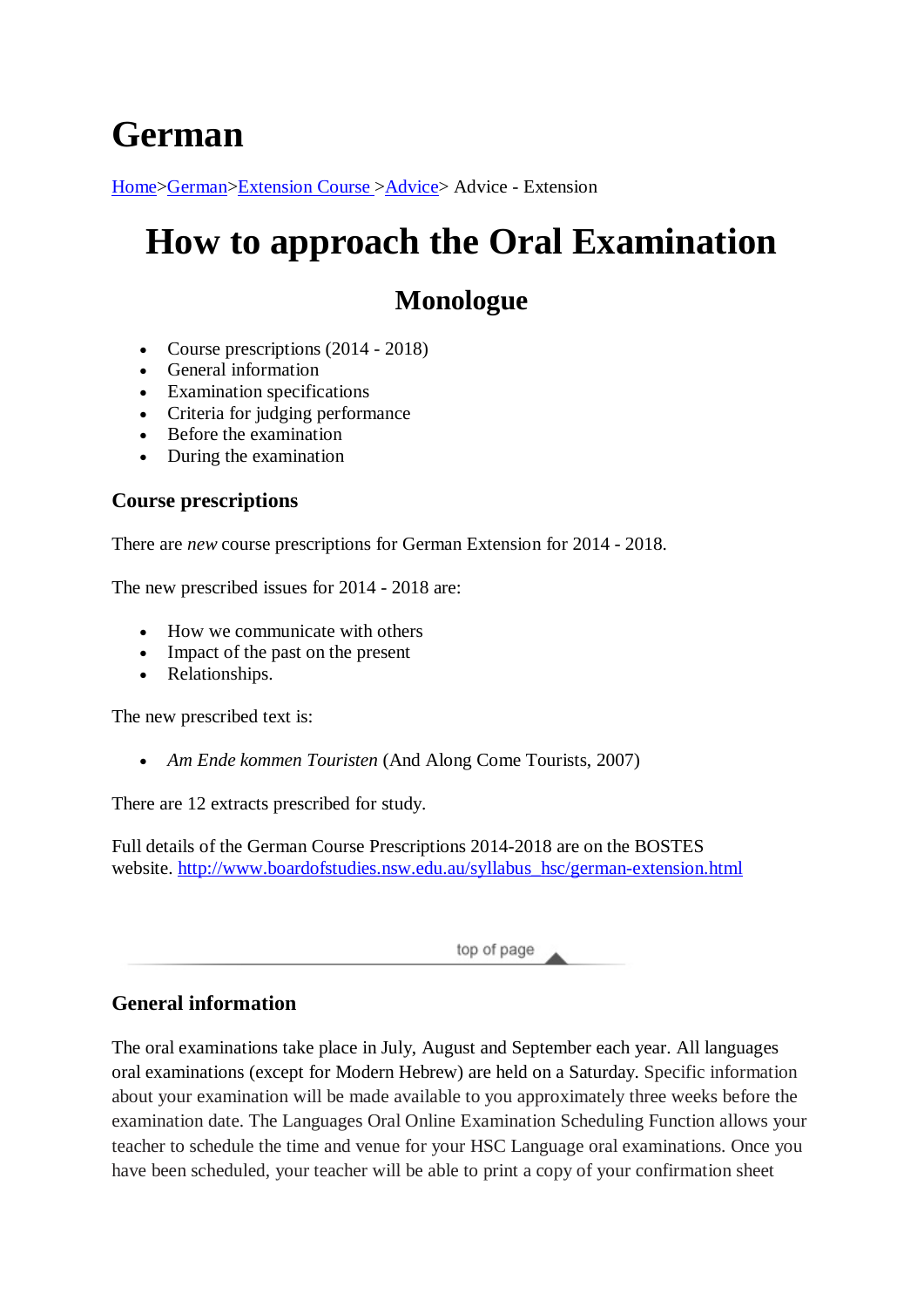from Schools Online. You should also download your confirmation sheet and relevant venue location maps through Schools Online.

It is important that you check the *[Higher School Certificate Languages Oral Examination](http://www.boardofstudies.nsw.edu.au/events/)  [Timetable](http://www.boardofstudies.nsw.edu.au/events/)* at the BOSTES website. The oral examination relates to Objective 1 in the German Extension Stage 6 Syllabus. It is designed to assess your knowledge and skill in using spoken German to present and support a point of view.

| <b>Objective</b>                                                      | <b>Outcomes</b>                                                               |
|-----------------------------------------------------------------------|-------------------------------------------------------------------------------|
| The student will:                                                     | The student:                                                                  |
| 1 present and discuss opinions, ideas and<br>points of view in German | 1.1 discusses attitudes, opinions and ideas in<br>German                      |
|                                                                       | <b>1.2</b> formulates and justifies a written or<br>spoken argument in German |

©BOSTES, German Extension Stage 6 Syllabus, updated July 2008

top of page

#### **Examination specifications**

The oral examination is worth 10 marks.

You will choose one question from a choice of two questions. You are required to present a spoken monologue of approximately three minutes, related to the prescribed issues. The prescribed issues are listed above.

The questions will be written in both English and German, for a response in German.

The examination is approximately 10 minutes long, which includes 7 minutes' preparation time.

Ensure that you write your Centre Number and Student Number on the examination paper, as you will be required to hand it in at the conclusion of the oral examination.

During the preparation time, you may make brief notes in the spaces provided on the examination paper. You may refer to these notes during the examination but you must not read directly from them.

The use of dictionaries is not permitted during the oral examination.

top of page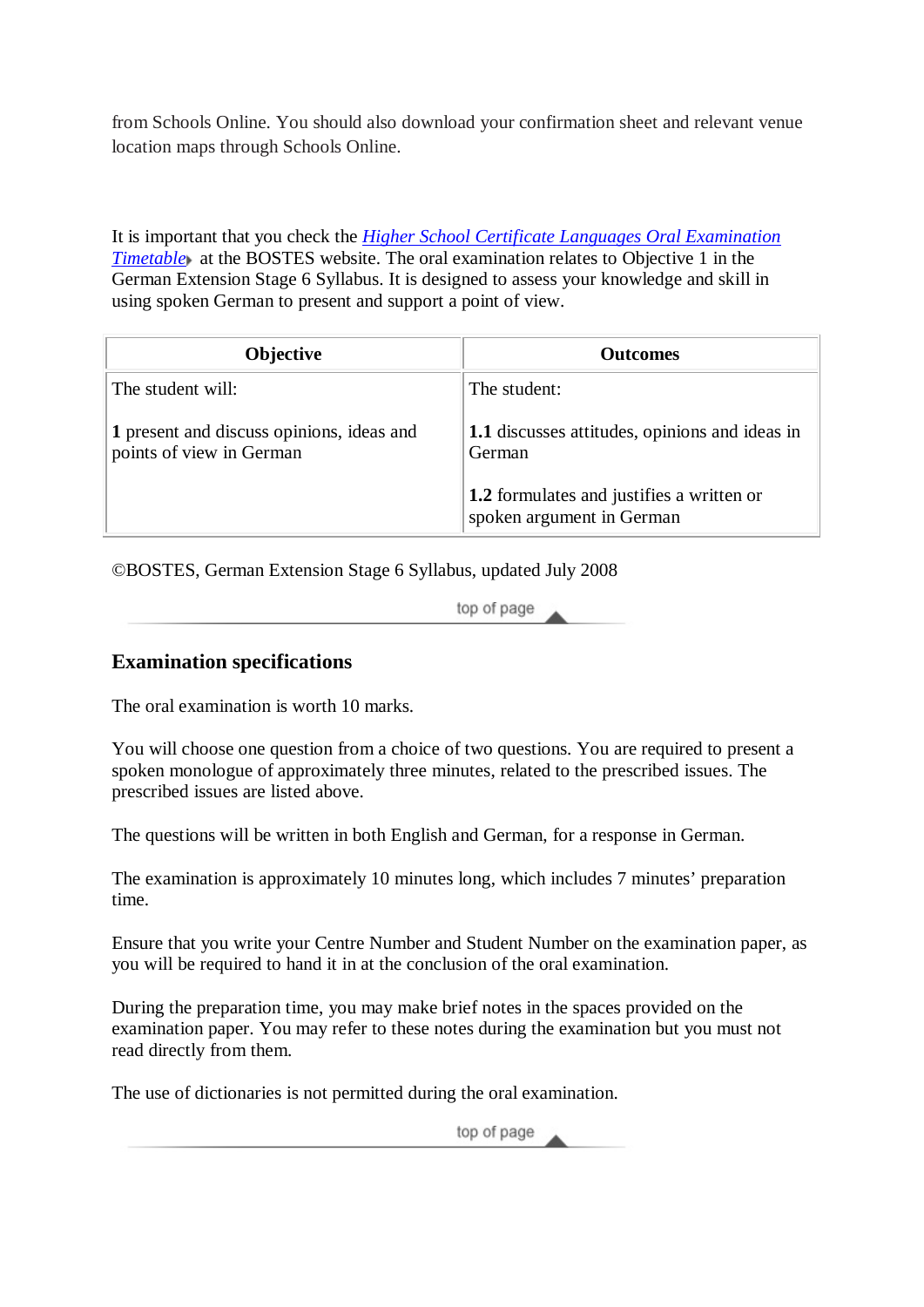## **Criteria for judging performance**

In your answers you will be assessed on how well you:

- present and support a point of view
- communicate in spoken German
- structure and sequence information, opinions and ideas within the time allocation
- demonstrate control of a range of language structures and vocabulary in German.

Responses which create a positive impression demonstrate a good understanding of the issues and present a sophisticated, coherent argument to support a point of view. These responses will:

- remain relevant to the question at all times
- reflect a depth of understanding of the issue/s involved
- be delivered with confidence, correct pronunciation and intonation, and a high level of grammatical accuracy.

A student who has well-developed speaking skills will:

- demonstrate a degree of authenticity, formulating ideas in German, rather than translating directly from English
- demonstrate breadth and sophistication in the use of vocabulary, expressions and sentence structures.

**Note:** The BOSTES has developed German Standards Packages (2001 and 2002), which contain detailed information on the level of achievement for each performance band, including **examples of student responses**. While these are not the current prescribed issues, hearing and reviewing actual student responses is an excellent way to understand how the marking criteria are put into practice. This will demonstrate the standard expected. The packages are available at<http://arc.boardofstudies.nsw.edu.au/go/hsc/std-packs/>

top of page

#### **Before the examination**

It is important to familiarise yourself with the prescribed issues published by the BOSTES, listed above.

The oral examination is related to the prescribed issues and NOT directly to the prescribed texts. (Your knowledge of the prescribed texts will be assessed in the Written Examination, *Section I: Response to prescribed text*. It is therefore unnecessary to refer to incidents or characters from the prescribed text in the oral examination.)

The issues which have been set for study are broad and can be explored from a number of different perspectives (which are not prescribed), allowing you a degree of flexibility in the sub-topics you wish to pursue. While the prescribed issues are mandatory, the dot points listed in the German Extension Higher School Certificate 2014-2018 Course Prescriptions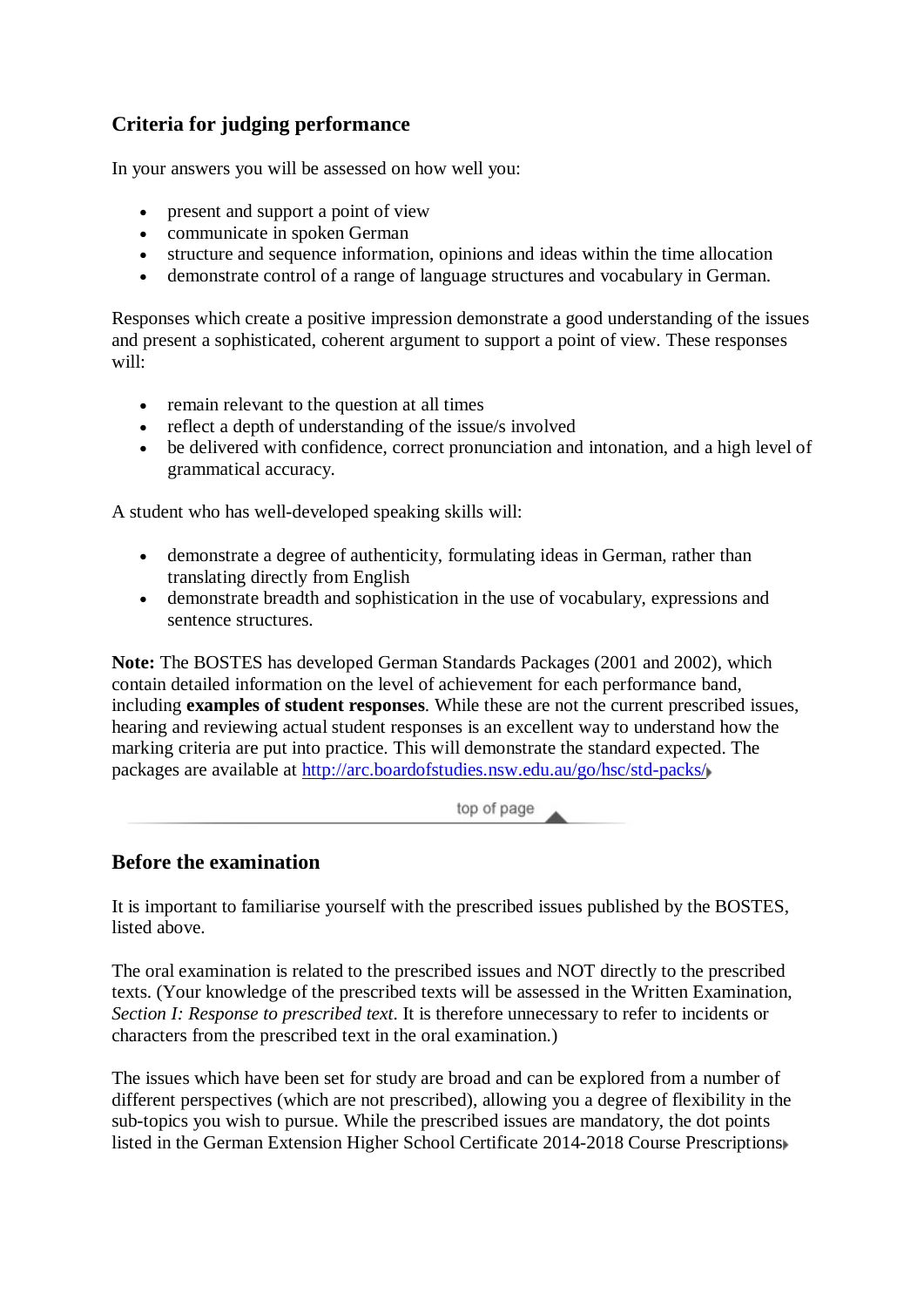document are not. They are suggestions only and are included to give a sense of the scope of the prescribed issues.

Reading widely in German on the issues will introduce you to a range of material and ideas and help you build a bank of appropriate vocabulary and expressions, which are likely to have application across a number of sub-topics.

Consider, for example, the issue *How we communicate with others*. You might read articles on:

- intergenerational dialogue
- language as a tool
- how young people communicate
- the impact of technology on communication
- the changing nature of communication.

In collecting a range of vocabulary and expressions, you might find examples which are common to a number of sub-topics and may be adapted and included in a range of responses.

The following are **examples** only:

- *Es gibt Menschen, die behaupten, dass…*
- *Kaum zu glauben, aber wahr!*
- *Vorurteile können zu … führen*
- *Vorurteile* gegenüber ... (+ dative)
- *Wir sollten versuchen, Vorurteile abzubauen*
- *Zum Thema Ignoranz kann ich nur sagen, dass…*
- *In jeder Schulklasse gibt es einen oder mehrere so genannte Außenseiter*
- *Diese Menschen fühlen sich oft einsam und ausgeschlossen.*

When considering your response you should remember that it is not the particular viewpoint you take which is important, but rather your ability to build a relevant and well-balanced argument and to support it logically and coherently.

You should begin with an introduction and, after providing a well-supported argument, draw your monologue to a close with a logical conclusion. You should aim to address the topic in general terms and avoid an over-dependence on personal anecdotes or lists of items. If you provide an introduction, followed by three or four main ideas, developed with supporting evidence, and finally a conclusion, you should be able to speak for approximately three minutes, as specified by the syllabus.

Remember, it is important to support the point of view you present in your response. The following advice may be helpful:

- Read widely, keep your own bank of useful vocabulary and expressions, and practise regularly to develop your ideas
- Be familiar with a few expressions which help you link your arguments and give your monologue structure. These need not be long or complex, but will help your response to flow logically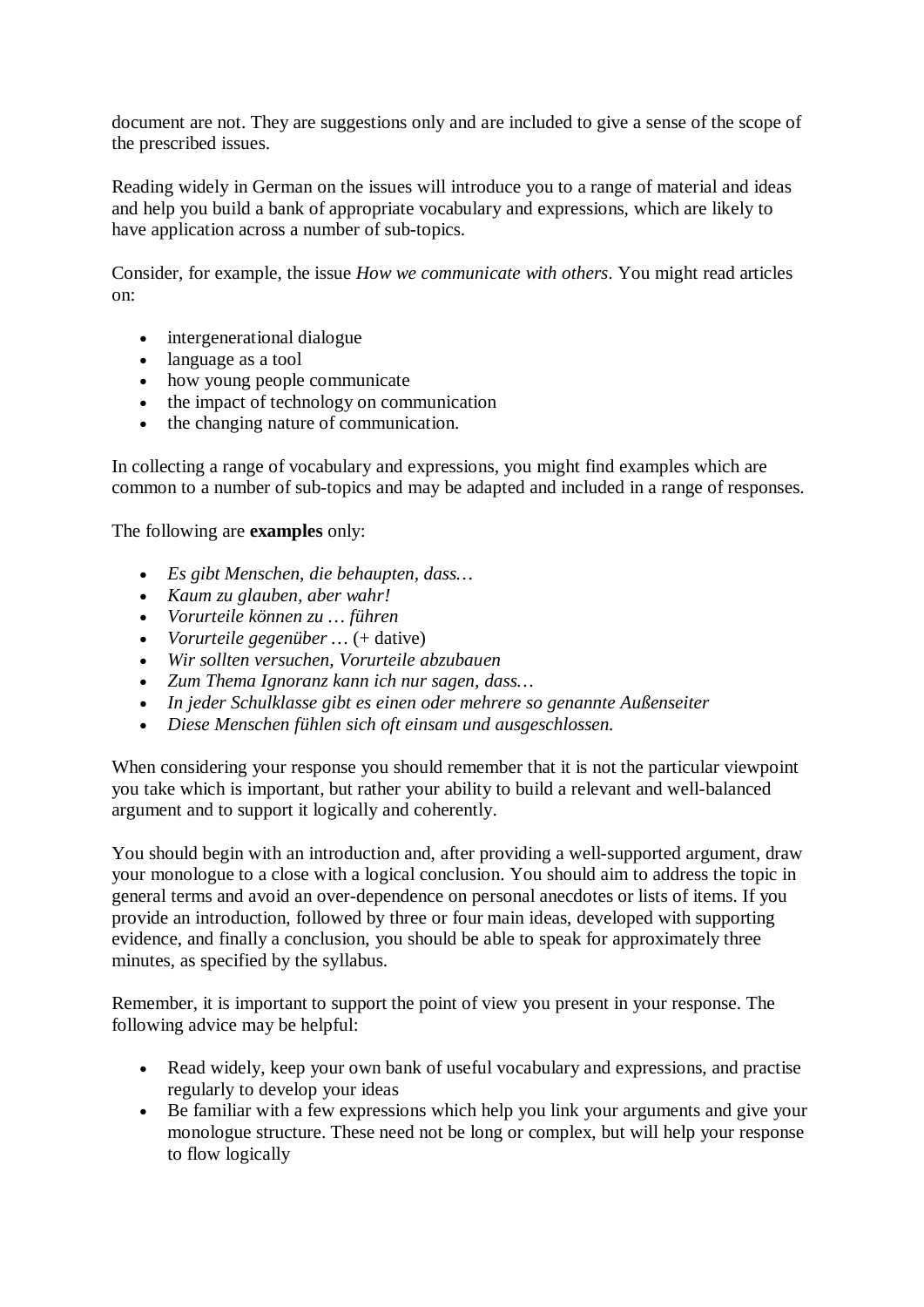- Learn a variety of ways of expressing an opinion and avoid obvious repetition of the same structures. Remember it is the quality of your argument which is the most important factor, and over-reliance on rote-learned phrases, which are not particularly relevant, should be avoided
- Practise monologues and record yourself at home so that you are used to giving your opinion. If possible, practise monologues with other students to assist in the development of ideas and viewpoints
- Expose yourself to as much German as possible. Access the various forms of media available which relate to the prescribed issues, bearing in mind that some of these resources may be aimed at background speakers of German. However, they may assist you in gathering information and opinions to support your point(s) of view. Some sources may include:
	- o HSC Online
	- o German magazines, e.g. *Juma*
	- o Audio material and DVDs available from the *Goethe-Institut*
	- o German news/current affairs websites.
- Other sources of a more general nature can provide further opportunities for you to hear spoken German. These include SBS radio and television in many areas of NSW.

Wide reading in German is recommended to establish the habit of thinking in German. Your teacher could possibly suggest some other resources available to you.

top of page

#### **During the examination**

Remember to relax. If you take a moment to think and plan your approach, without rushing to provide a response, you will be able to adapt what you know to answer a range of questions.

You will have 7 minutes preparation time.

In deciding which question to answer, you should choose the question which allows you to use different arguments, vocabulary and structures.

You are allowed to make brief notes as memory prompts in the spaces provided on the examination paper. You may choose to do this in a variety of ways. For example:

- numbering the points in the order in which you will make them
- drawing up columns for different aspects of your argument
- using different coloured inks to indicate the "pros and cons"
- drawing a mind-map.

Remember that the examiners will have access to your notes, although these notes are not marked. You are not permitted to write out your monologue in whole sentences and then simply read this out. The brief notes you write are to be used as a guide or as a prompt only, to assist you in presenting your argument. When selecting a question, you should make sure you understand exactly what the question requires. Consider the following:

*Es hat viele Vorteile, in einer multikulturellen Gesellschaft zu leben.*